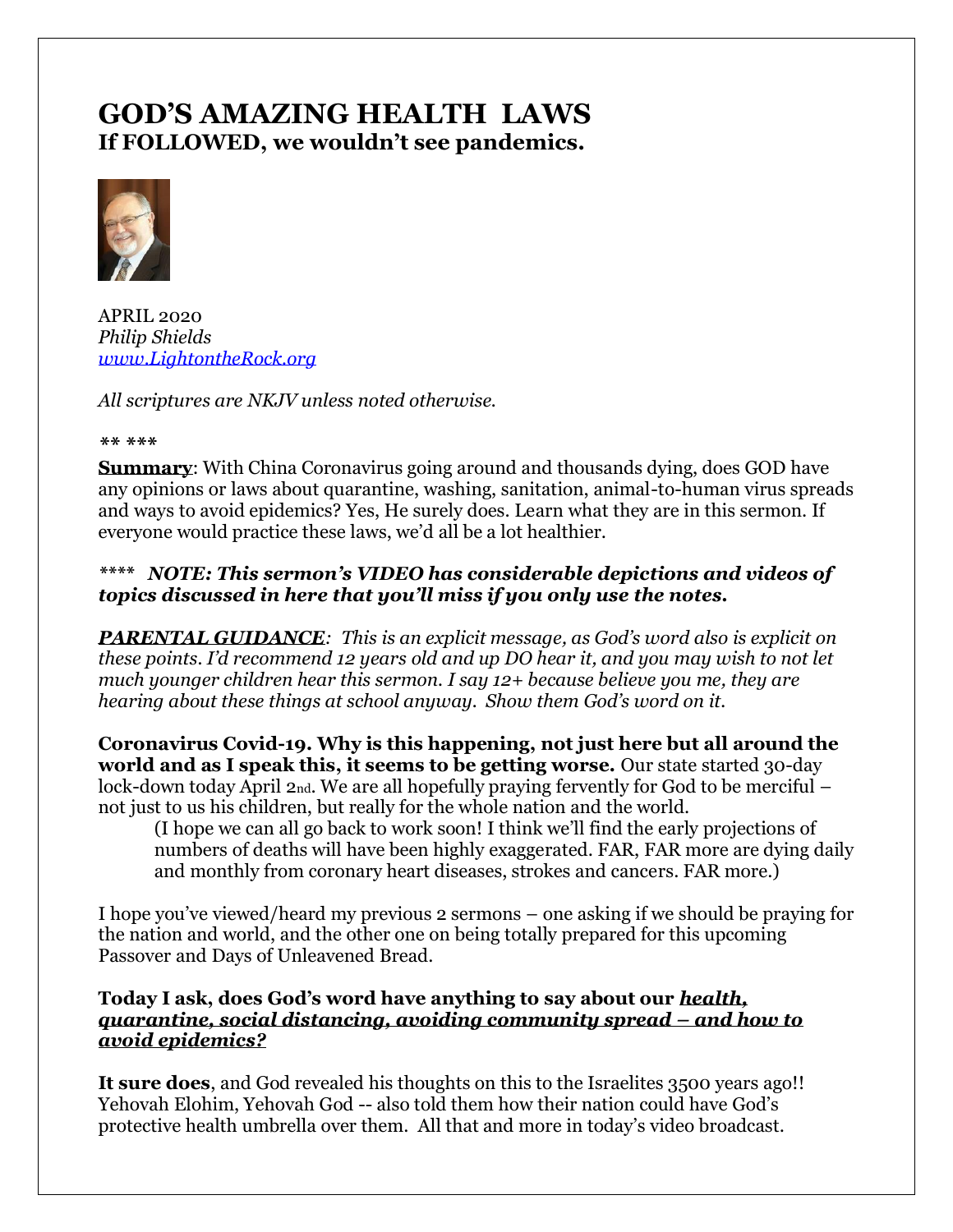**Hello everyone. I'm Philip Shields, welcome to Light on the Rock.** Many of you are telling others about this site and we thank you. *Be sure to also scroll down the page to the AUDIO sermons and timely BLOGS***,** because we are putting up our Passover topics for your review. We also now have a couple of new female writers for our recent blogs or short articles. Be sure to check out their timely blogs about Habakkuk, etc.

Many of you come from the USA and Canada, but also from India, the Philippines, but also Brazil, Mexico, Turkey, Argentina, Romania and over 70 countries. **Welcome to all of you, and welcome to God's Passover season**. DON'T get distracted from your high calling and be ready for Passover.

Please remember to obey the rulings and laws coming down about how we can limit "community spread" by "stay-at-home" rulings. GOD says obey them.

### **Romans 13:1-2**

**"Let every soul be subject to the governing authorities. For there is no authority except from God**, and the authorities that exist are appointed by God. 2 Therefore **whoever resists the authority resists the ordinance of God,** and those who resist will bring judgment on themselves."

So I hope not to hear of my spiritual brothers and sisters disregarding the laws of the land.

**WHY are we having epidemics about every 2 years? Is this a sign of the end of the end times?** I'll speak on that soon. But one sign of the end is that "the love of many will wax cold" – but so far, we are still seeing a lot of love and loving acts*. But this IS leading up to the very end time, but we're not quite at the return of Christ just yet.* We have some years yet to go. Look for upcoming sermons on it. *But pandemics and calamities will get many times worse and worse before all this is over with the return of Christ itself.*

The government won't be able to keep bailing us out as these calamities roll out one after the other. God wants us looking to HIM for relief and help, not to the government. God wants our change, our repentance – not just panic.

# **Back to God's words on health. One of the first instructions to Israel after leaving Egypt was all about their health.**

### **Exodus 15:24-26**

And the people complained against Moses, saying, **"What shall we drink?**" 25 So he cried out to YHVH, and *YHVH showed him a tree*. When he cast it into the waters, the waters were made sweet.

There He made a statute and an ordinance for them, and there He tested them, 26 and said**, "IF you diligently heed the voice of YHVH your God** and do what is right in His sight, give ear to His commandments and keep all His statutes, *I will PUT none of the diseases on you* which *I have brought on the Egyptians*. For I am YHVH who heals you."

It's not *politically correct* to say *God* is causing any health pandemics or that God Almighty is shaking the whole world (**Haggai 2:6-**7)*, because of our sins*, but scripture is so clear in so many places that it IS God who is trying to get our attention. Even in the **famous 2 Chron 7:14** statement of "If my people called by my name will humble themselves and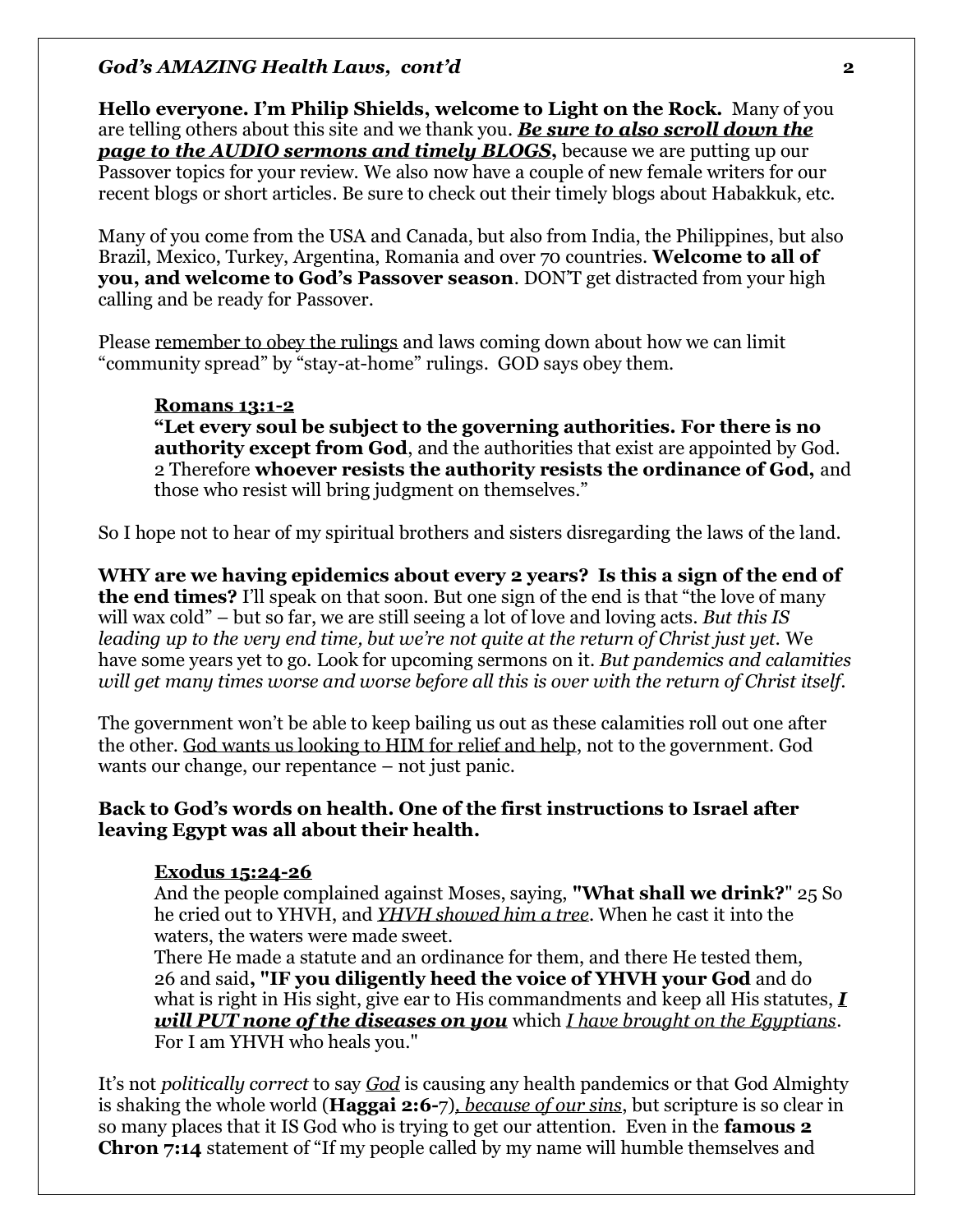pray…" --- *do you know what comes before that oft-quoted sentence? It's rarely quoted. Verse 13 says these calamities often are from HIM***, to get us to repent.** Let's read it.

### **2 Chronicles 7:13-14**

"*When I shut up heaven* **and there is no rain, or command the locusts to devour the land, or send pestilence among My people**, 14 if My people who are called by My name will humble themselves, and pray and seek My face, and turn from their wicked ways, then I will hear from heaven, and will forgive their sin and heal their land."

So these are God's warning shots across the bow of our ship, so to speak*. These will get more frequent and far worse, many times worse, before Christ returns unless we all deeply repent – even while we pray for Christ to return soon*. When we disobey him, when we destroy this beautiful planet he gave us (Rev. 11:18), when we worship other gods made of stone and wood or some worship cows and rats! yes, that makes him angry. He's not happy when we idolize movie stars with wretched lives or sports players with exorbitant salaries.

**Colossians 3:5-6** clearly states that *because of sins* and uncleanness, the wrath of God will be *poured out "on the sons of disobedience*." Let that sink in.

#### *So what else makes God so angry?*

- Because millions of his yet unborn little babies made in his image are being destroyed, cut apart and killed in **abortion**. Be sure YOU speak up against it! When did you last protest abortion or write or speak against it? I hope you will.
- Because we kill one another in wars and terrorism. God is fed up and is shaking the world! **And this is just the** *beginning*. It will get much worse, unless enough of us fast and pray and cry out to him and *we* turn from *our* wicked ways (2 Chronicles 7:13-14). Don't just look to the nation to turn. You and I are to be the first to repent and turn back to YHVH. There will be no more delay. (**Revelation 10:5-7**).

### **Hebrews 12:25-27 NIV**

"See to it that you do not refuse him who speaks. If they did not escape when they refused him who warned them on earth, *how much less will we, if we turn away from him who warns us from heaven?* 26 At that time his voice shook the earth, but now he has promised, "**ONCE MORE I WILL SHAKE not only the earth but also the heavens."** 27 The words "once more" indicate the removing of what can be shaken — that is, created things — so that what cannot be shaken may remain."

YHVH also warned that when we don't obey him, he actually at times will SEND diseases into the nation as a sharp warning to repent. I urge you all to read the 2 chapters called the "Blessings and Curses chapters" – **Leviticus 26 and Deuteronomy 28**. There, YHVH enumerates a long list of blessings on us if we live righteously – and a long list of terrible plagues and disasters if we don't. Please review those chapters.

**Having said that, there are many specific health laws in the Bible, but let's review 5 main ones**.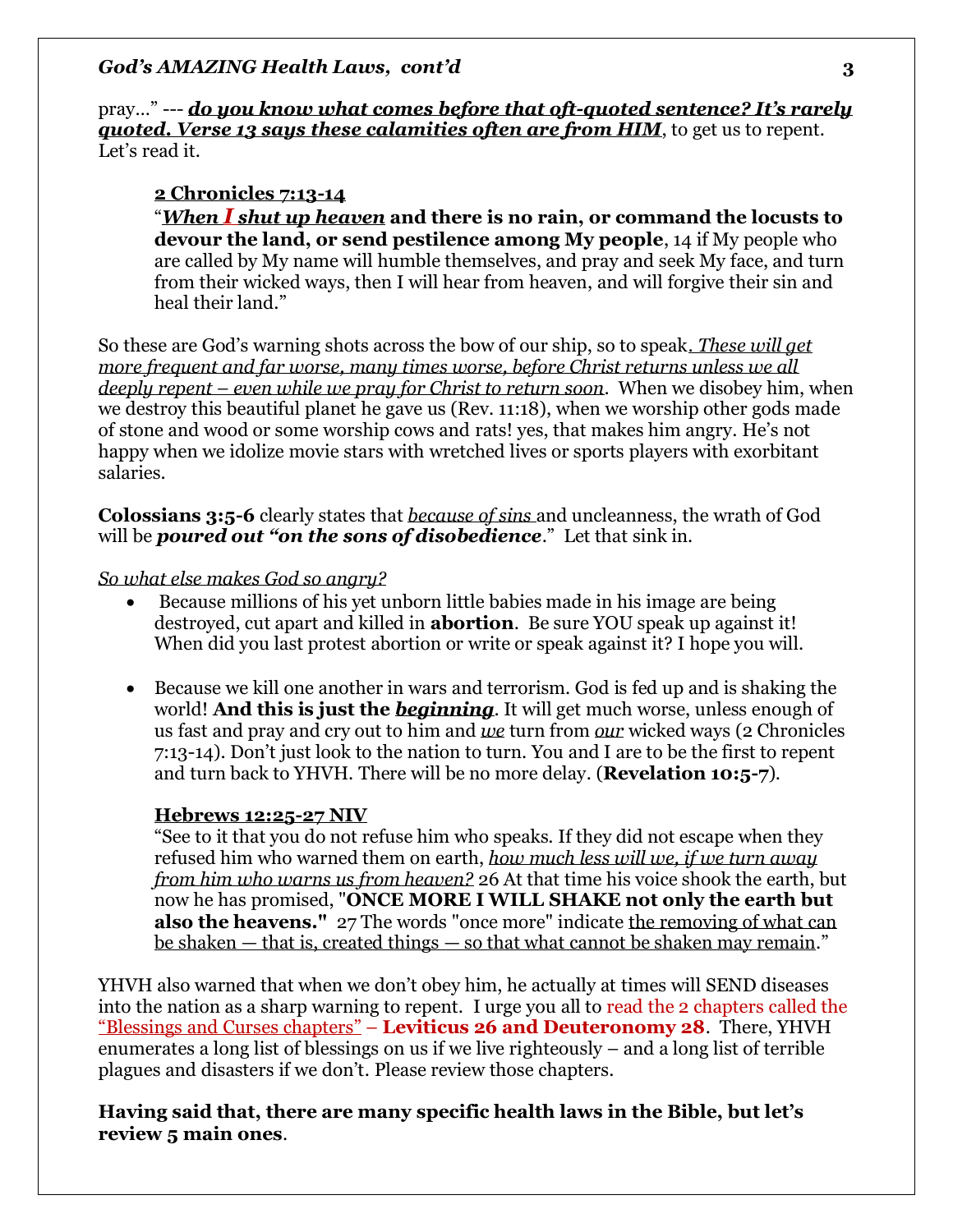*NOTE: God is often EXPLICIT in his choice of words about disease, our bodies and sex - so I will read his words without "sanitizing" or editing them. He is direct and explicit, and these words were read to the whole nation, including children.* 

God wants his people to be clean, to be holy, to be a special people. In Exodus 19:10 – God wanted them literally clean as they stood before him.

# **Exodus 19:10**

Then YHVH said to Moses, "Go to the people and consecrate them today and tomorrow and **let them wash** their clothes."

God likes us washed. He *washes* away our sins. He doesn't just bury them or toss them in the garbage. No, He washes us clean of them. (**1 John 1:7**). God is all about cleanliness and sanitation – spiritually and physically.

Our Maker says if we practiced laws of cleanliness and **hygiene – and not allow trash and refuse in our streets** and cities – we shall be healthier. *Some cities around the world are filthy. WHY?* Because people just throw their garbage and used soda cups out the window of their car or on to the street. Pigs, rats and dogs are allowed to run wild in the streets with their refuse. God says he wants a clean people, clean camps, clean cities. Teach your children to clean up their rooms. YOU DO your part, you child of God.

# **So here are 5 of God's health laws, among many, many more.**

# 1. **WASHING, WASHING, WASHING and laws of hygiene and sanitation.**

We're hearing a lot right now about washing our hands a lot when we touch anything outside our homes or use the toilet.

The first thing people would see was the bronze laver full of water. The priests coming into the temple area – had to first wash their hands and feet at the bronze laver. It was huge in Solomon's temple. God wanted them all clean first. God says "when you come before me – wash first. Be clean".

# **Exodus 40:30-32**

"He set the laver between the tabernacle of meeting and the altar, and put **water there for washing**; 31 and Moses, Aaron, and his sons **would wash** their hands and their feet with water from it. 32 **Whenever they went into the tabernacle of meeting, and when they came near the altar, they washed, as YHVH had commanded Moses**."

In Jesus' day, before anyone went up to the temple court, they had to be washed in the *mikvah* — areas of water cleansing, almost like baptismal pools today. (More on the video).

**Leviticus 13 and 14 give a full list of washings and rituals for lepers. Leviticus 15** instructs Israel to watch out for any discharges from men or women.You're about to be amazed by how detailed God gets with his rules of washing and keeping clean!

**God says to even wash after a "wet dream" nocturnal emission (did you know that was in the Bible? How many of you who say you are Torah-obedient do**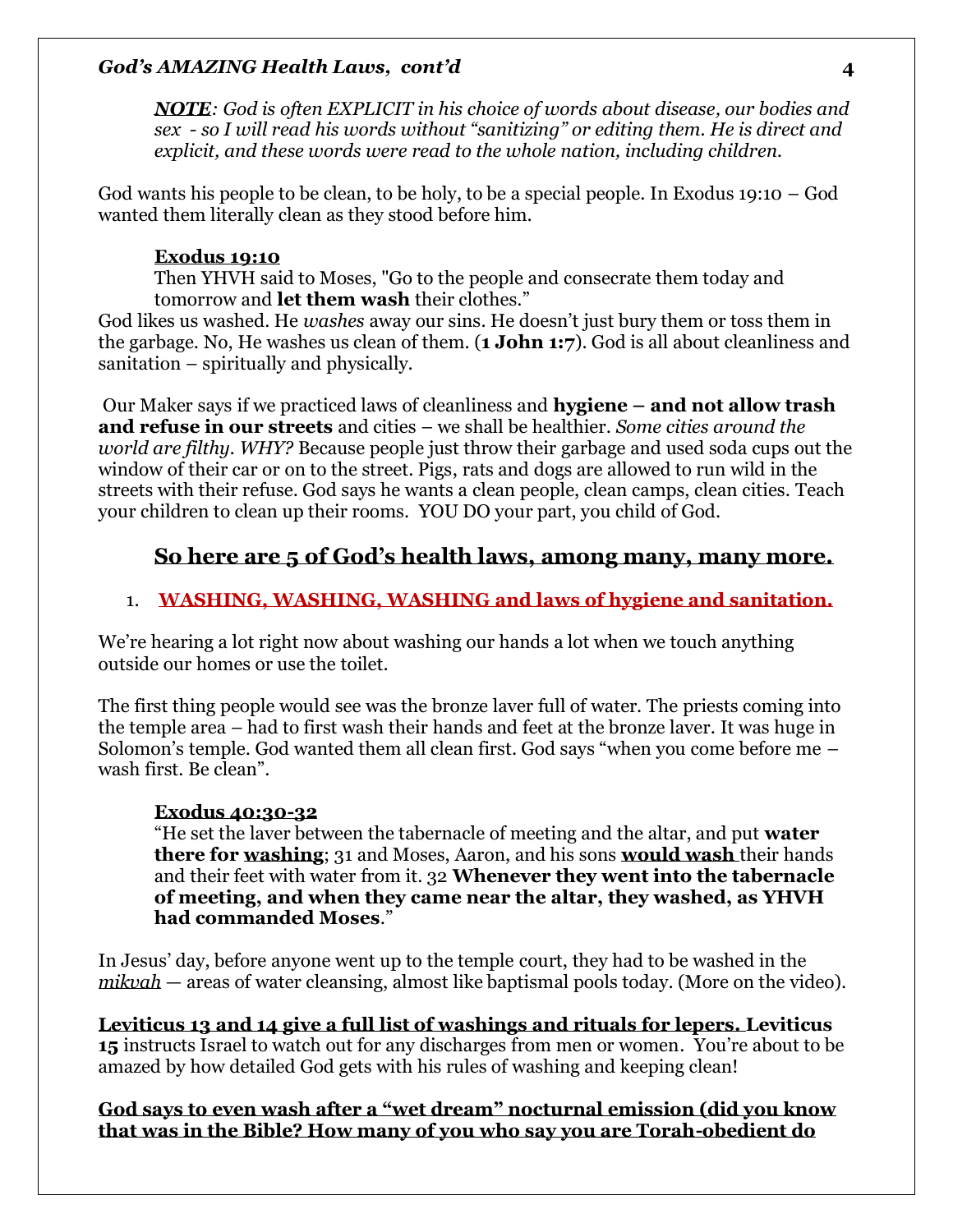### **that?) and to cover your toilet issues. So much disease is caused by this simple rule being broken – including diseases like CHOLERA.**

# **Deuteronomy 23:9-14 NIV**

"When you are encamped against your enemies, keep away from everything impure. 10 If one of your men is unclean because of a **nocturnal emission, he is to go outside the camp and stay there**. 11 But as evening approaches he is to wash himself, and at sunset he may return to the camp. (NOW he continues with hygiene)

12 **Designate a place outside the camp where you can go to relieve yourself**. 13 As part of your equipment have something to dig with, and when you relieve yourself, **dig a hole and cover up your excrement.** 14 For YHVH your God moves about in your camp to protect you and to deliver your enemies to you. *Your camp must be holy, so that he will not see among you anything indecent* and turn away from you."

Always burying excrement would have prevented so much CHOLERA! Here's more:

# **Males who have "wet dreams" are to wash. Couples are to wash after having sex. I wonder how many of you/us follow this rule**?

# **Leviticus 15:16-18**

"If any man has an emission of semen, then he shall wash all his body in water, and be unclean until evening. 17 And any garment and any leather on which there is semen, it shall be washed with water, and be unclean until evening. 18 Also, when a woman lies with a man, and there is an emission of semen, *they* shall bathe in water, and be unclean until evening."

I believe so many UTI (Uterine tract infections) that especially women have, could be reduced greatly by simply practicing this law. Men often urinate soon after sex and I've heard that may be one reason men have less frequent UTI's.

In European cities of the 1300-1700's, people in the cities often just dumped their nightly toileting out on to the streets. The cities could be smelled, miles/kilometers away. No wonder there was so much disease. Obeying God's laws would have prevented this.

**BUT WASH, OFTEN. Wash before meals, always. Wash always after toileting.** Teach your children that soap/water washing must **last at least 20 seconds.** I like to wash up first thing and also last thing before bedtime. Avoid touching your face –mouth, eyes, nose – if you haven't washed in a while.

# 2. **QUARANTINE rules (Stay-at-home, social distancing rules)**

*PEOPLE OF GOD***: Let me say again; we are also to obey the** laws of the land (Romans 13:1-6). If the law says do not congregate in groups and keep 6' between people (Social distancing) – we children of God must be obedient to that.

God is all about quarantine when there are health issues, discharges and diseases. LEPERS were to be kept outside the camp, away from people. My wife and I toured an old leper colony off the coast of Crete some years ago (Spinalonga). Even **King Uzziah** had to stay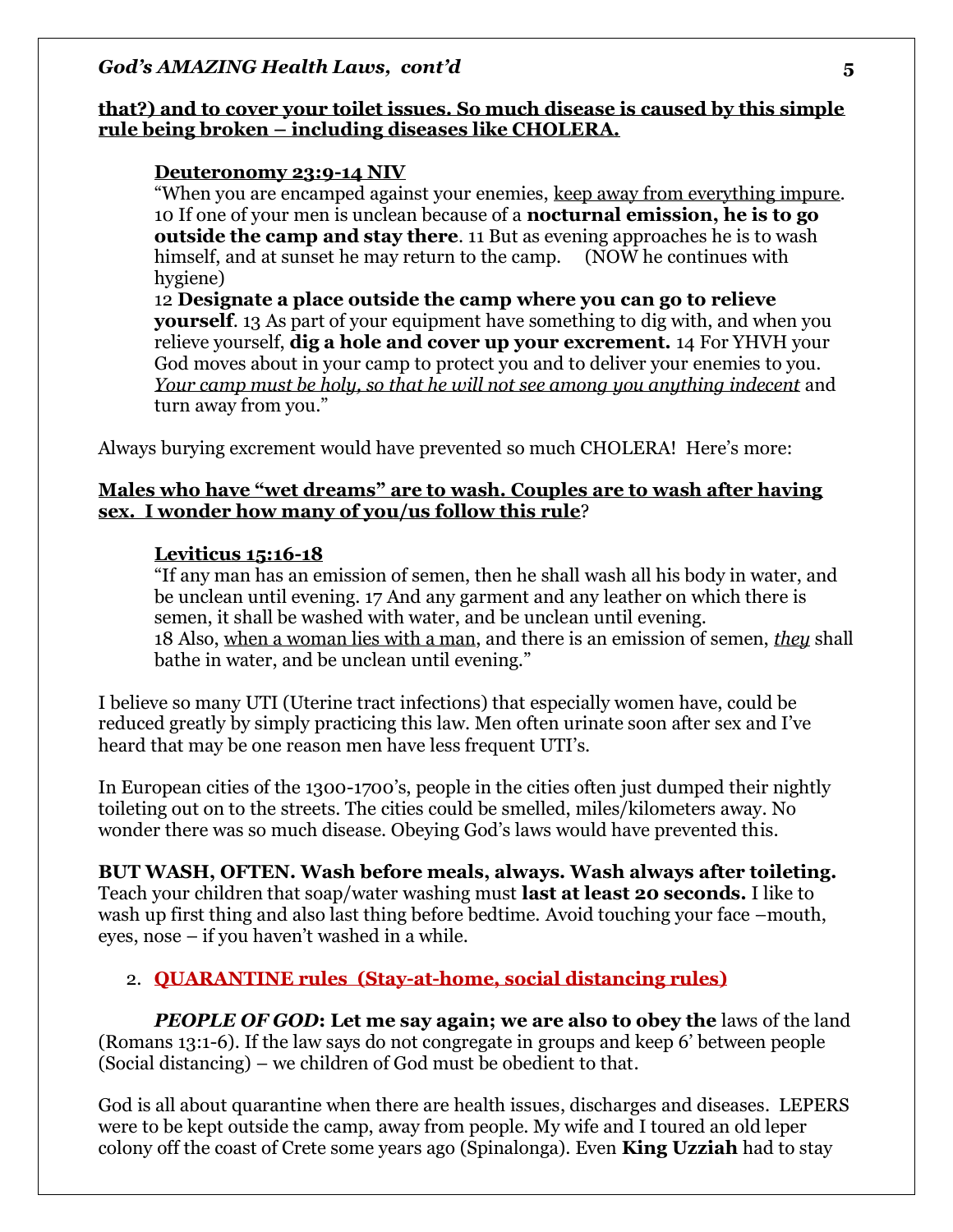away from all people (**2 Chronicles 26:19-21**) after God punished him by giving him leprosy. Same story for **Miriam's** leprosy as well that God put on her (Numbers 12:1-16 note especially verses 15-16).

**Laws of leprosy and quarantines are found in Leviticus 13, 14, 15** mostly. Please read those soon so you understand how 3,500 years ago, God taught his people the importance of quarantining the contagious people.

### **Leviticus 13:45-46**

"Now the **leper** on whom the sore is, his clothes shall be torn and his head bare; and he shall cover his mustache, and cry, 'Unclean! Unclean!' 46 He shall be unclean. All the days he has the sore he shall be unclean. He is unclean, and **HE SHALL DWELL ALONE; his dwelling shall be outside the camp**."

**Avoid touching carcasses – dead animals (unless you're a butcher),** especially any you chance upon that have been dead for a while. Then be sure to wash thoroughly when you're finished. These "wet markets" of China and

#### **Leviticus 11:24-26**

'By these you shall become unclean; **whoever touches the carcass of any of them shall be unclean until evening**; 25 whoever carries part of the carcass of any of them *shall wash his clothes and be unclean until evening:* 26 The carcass of any animal which divides the foot, but is not cloven-hoofed or does not chew the cud, is unclean to you. Everyone who touches it shall be unclean."

#### **Leviticus 11:39-40**

'And if any animal which you may eat dies, *he who touches its carcass shall be unclean until evening*. 40 He who eats of its carcass shall wash his clothes and be unclean until evening. He also who carries its carcass shall wash his clothes and be unclean until evening.

# 3. **DON'T EAT OR DRINK BLOOD or undrained meat.**

**Generally be hesitant to eat raw meat** or raw fish. Many pathogens in the meat can be destroyed if cooked long enough in heat. When slaughtering a clean animal for food, whether chicken or goat or cow, etc. – **they must have all their blood carefully drained out. Strangled animals, without the blood drained out, must never be eaten (Acts 15:20)**. No one must ever drink any animal's blood, according to our Maker who knows best. Some hunters when killing their first deer, will eat the deer's heart raw as a rite of passage. God says "DON'T'!

**Let's start with New Testament/Covenant instruction**, lest anyone dismiss these laws as being discontinued Old Testament rules. What I will read in Acts 15 were the rules sent to new GENTILE – non-Israelite – converts in the NEW COVENANT!

#### **ACTS 15:18-20 (repeated in verse 28-29)**

"Known to God from eternity are all His works. 19 Therefore I judge that we should not trouble those from among the Gentiles who are turning to God, 20 but that we write to them to **abstain from things polluted by idols, from sexual immorality, from things strangled, and from blood**."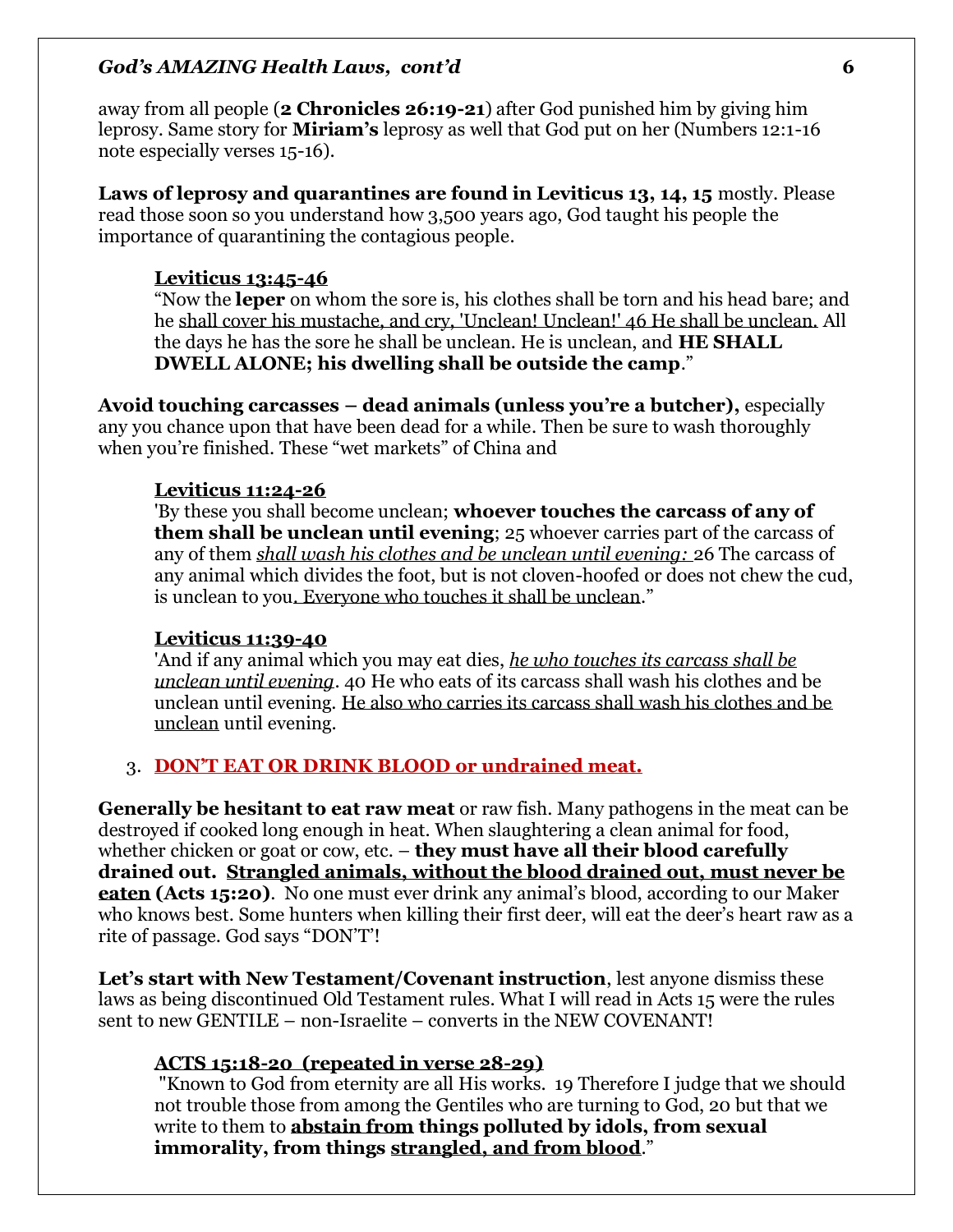A lot of Asian and African people especially seem to like to drink blood. If you're being called out of the world by YHVH, stop doing that. Now here are some of the other scriptures about blood. Remember, that for many decades, what we now call the "Old Testament" were the only scriptures that the early brethren had! *So not eating/drinking blood includes not eating raw meat that has not been drained well of the blood.* COOKING meat kills a lot of pathogens.

#### **Leviticus 3:17**

"This shall be a perpetual statute throughout your generations in all your dwellings: **you shall eat neither fat nor blood.'**"

#### **Leviticus 7:25-27**

"For whoever eats the fat of the animal of which men offer an offering made by fire to the Lord, the person who eats it shall be cut off from his people. 26 Moreover **you shall not eat any blood** in any of your dwellings, whether of bird or beast. 27 **Whoever eats any blood, that person shall be cut off** from his people.'"

#### **Deuteronomy 12:15-17**

"However, you may slaughter and eat meat within all your gates, whatever your heart desires, according to the blessing of the Lord your God which He has given you; the unclean and the clean may eat of it, of the gazelle and the deer alike. 16 *Only you shall not eat the blood; you shall pour it on the earth like water*."

### 4. **Never eat any animal or fish their Creator says are UNCLEAN and unfit to be human food. PERIOD.**

Three of the last 5 pandemics have originated in China or nearby areas. There's widespread discussion about **the "wet markets" of Wuhan** and other areas where live unclean animals are sold or butchered live – so there's blood, urine and excrement all over the place (why they're called "wet" markets) and these are known breeding grounds for disease.

Add to that the fact that people are buying and eating rats, mice, bats, eels, pigs, snakes and Burmese pythons, dogs, wild cats, chickens and all manner of fowl, civets, crabs, lobsters, fish. Add pangolins, badgers, turtles. *Many of those I listed are defined as unclean and repugnant to our God to consider them foo*d. For time's sake, I will not at this time prove that even in the new covenant we are to avoid these kinds of unclean foods. Maybe in a future sermon I can show that.

*But people of Asia especially:* stop eating bats, mice, eels, turtles, pigs, lobsters, crabs and snakes. Actually, all of us around the world, let's obey God's word.

It's time for China and other countries to close down their **"wet markets".** In the last pandemics, the animal-to-human leap of the virus has been evident in the 1997 Bird flu from China, the SARS epidemic in 2002-2003 from bats and civet cats in China, the 2013 Bird flu in China from a live bird market and now Covid-19 probably from BATS – again from CHINA. Then these infected people – who don't even know they are infected for a couple weeks – go around the world and spread it.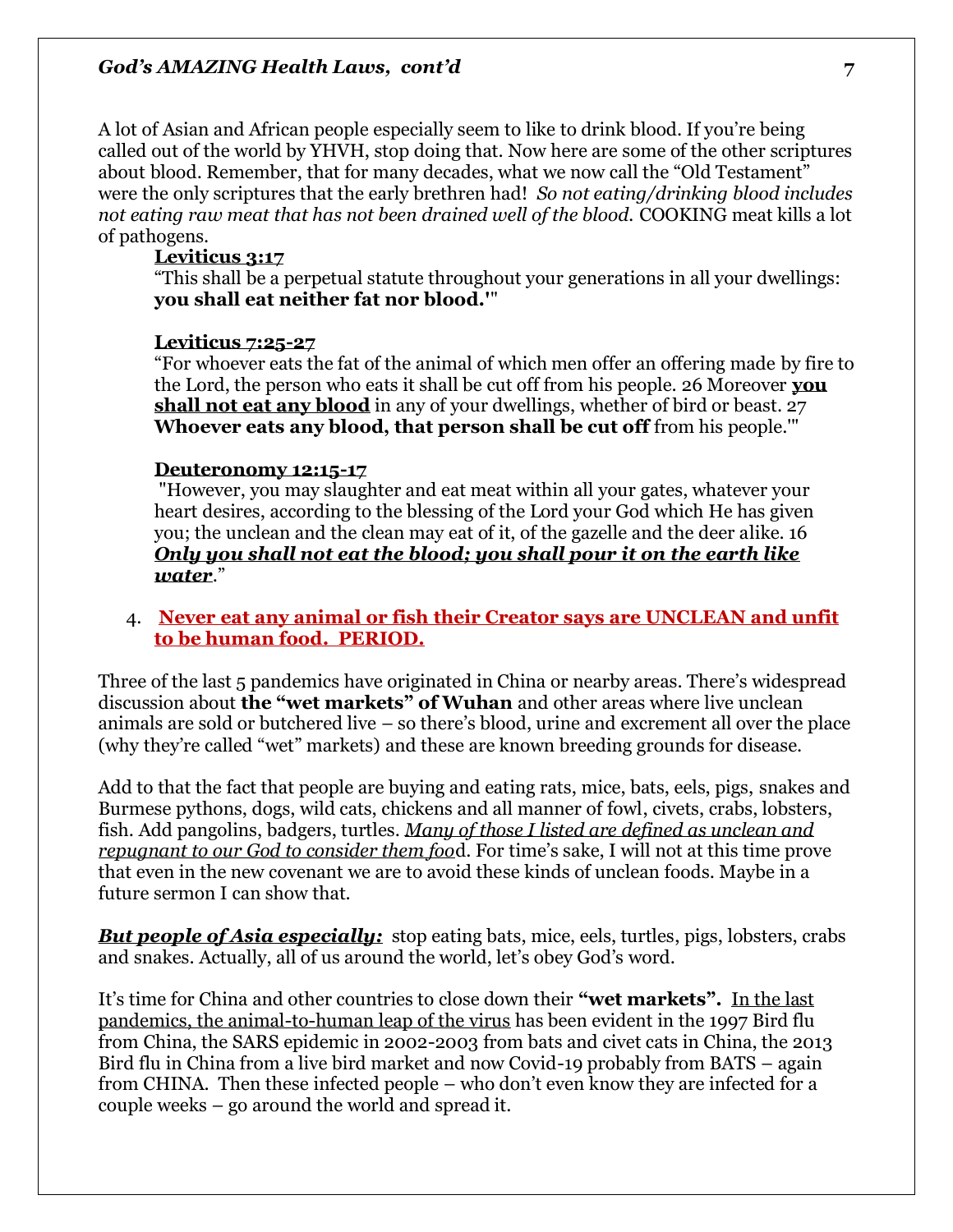*China: CLOSE DOWN your wet markets!* TOO many pandemics are caused by your wet markets! Thousands of people around the world are dead because of these.

In America and Europe, many of you eat pork, lobster, shrimp, crab – all of which are the garbage collector animals. That's how you trap crabs – put garbage meat into a trap and they can't resist. Neither should anyone eat rabbit, squirrel, horse or bear meat. **Read Leviticus 11 and Deuteronomy 14**.

# **Leviticus 11:7-8**

"And the **SWINE**, though it divides the hoof, having cloven hooves, yet does not chew the cud, is unclean to you. 8 **Their flesh you shall not eat,** and their carcasses you shall not touch. They are unclean to you."

# **Leviticus 11:12**

"Whatever in the water does **not have fins or scales** — that shall be an abomination to you."

*So no eels, crabs, lobster, shrimp, shellfish of any kind* or any fish that has no scales or fins. We are NEVER to eat bugs and grubs or insects EXCEPT the grasshopper and cricket family (**Leviticus 11:20**). SO many animals carry diseases and should not be eaten.

You in Asia – why on earth do you **have temples practically** *dedicated* **to monkeys or rats** – which are fed by the population? That's an abomination to the true God. We'll all be a lot healthier if we would just obey God's word!

# 5. **OBEY GOD'S LAWS ABOUT SEX**

God decreed – on pain of death if not followed – that unmarried people were not to have sex (fornication) until they were married and then, only with their spouse, period. Sex before marrying your spouse – was and is a sin. And marrieds were not to have sex with someone else's spouse (adultery), or those of the same sex, or with animals.

Many, many of us have broken these rules in our lifetime. We can repent and be washed by coming under the blood of Jesus Christ who washes away every single sin and we must – going forward - -obey these laws carefully.

**WHY would there be "sex laws" in the Bible**? Because so many awful diseases can be spread by sex sin or by promiscuous people. They're called **'STD's' – Sexually Transmitted Diseases".** So people who disregard God's sexual laws are in danger of spreading and getting sexually transmitted diseases. SO many sexual diseases are spread primarily through semen, vaginal fluids or blood through usual intercourse or oral intercourse – not by handshakes, not by toilet seats, or food – but by sex. (God is very explicit about what he demands here, and I'll simply state God's words as stated.)

Of course breaking God's sex laws also destroy marriages and lives. We must obey God. If we've broken his laws, we repent and stop breaking his laws.

# *What are God's stated sex laws:*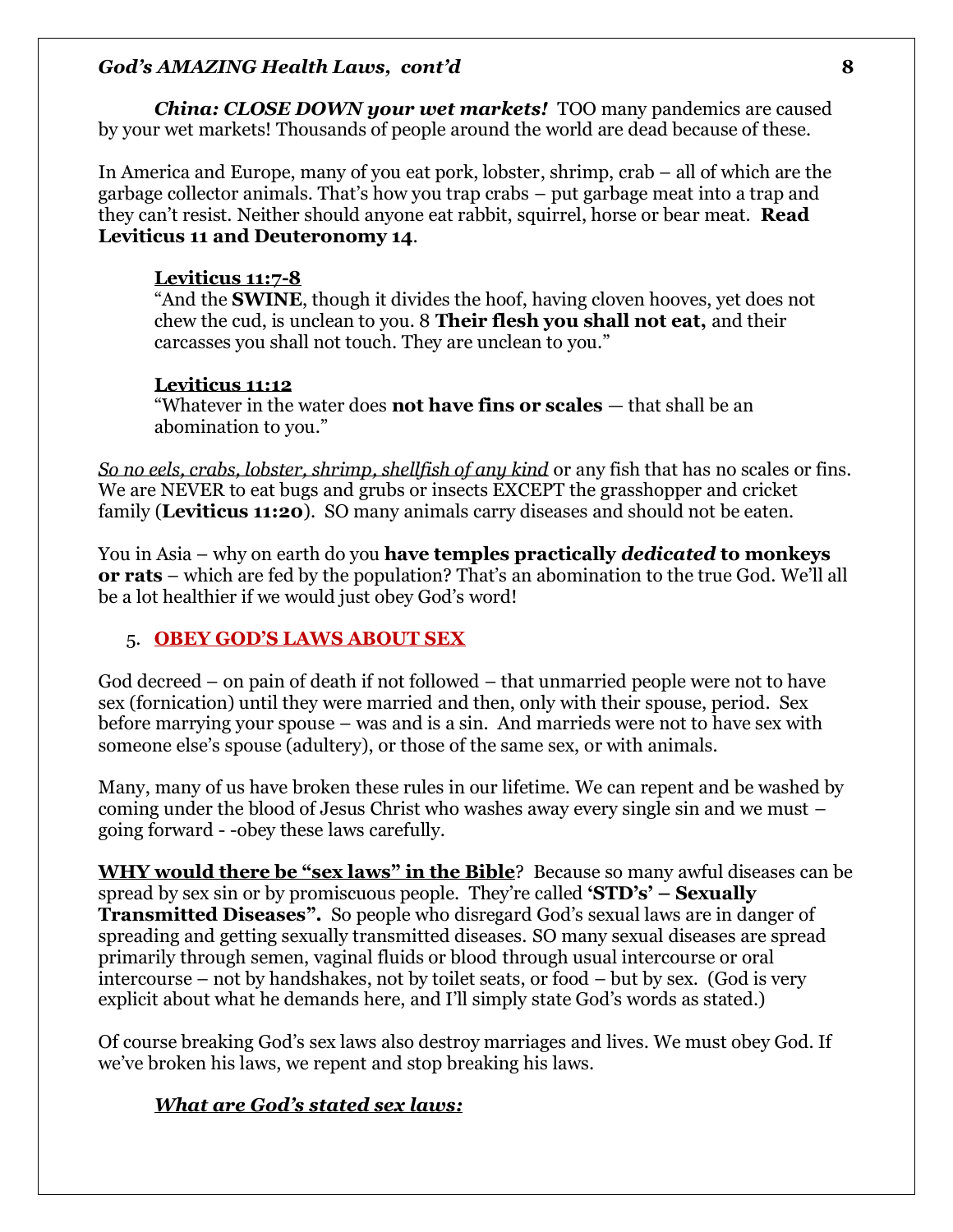• **Don't commit adultery** – having sex with someone else's husband or wife. That's part of the 'big ten' commandments - #7 **– Exodus 20:14 "Do not commit adultery"**. Both the man and woman were to be executed (**Leviticus 20:10**). Even just lusting after someone else is a sin, Yeshua said (Matthew 5:27-28). Of course these were laws for a nation and so we today cannot, do not, and should not put these offenders to death ourselves today. Even Jesus did not insist the woman caught in the act of adultery be stoned to death when her accusers left. (John 8:1-12).

### **Exodus 20:14 "You shall not commit adultery."**

### **Leviticus 20:10**

**"**The man who commits adultery with another man's wife, he who commits adultery with his neighbor's wife, the adulterer and the adulteress, shall surely be put to death."

• **Don't commit fornication** – i.e., sex between unmarried partners. SO many of our military on furlough pick up these diseases when they consort with local prostitutes on their R&R breaks to relieve their built-up sexual needs. But if we repent and turn away from this, God will forgive and heal us. Many young boys, especially in the south, used to be introduced to sex by their *fathers* taking them to a young whore so they'd learn how to love a woman. But that was only about sex, not love at all.

# **Ephesians 5:3-7**

"*But fornication and all uncleanness or covetousness, let it not even be named among you, as is fitting for saints*; 4 neither filthiness, nor foolish talking, nor coarse jesting, which are not fitting, but rather giving of thanks. 5 For this you know, that **no fornicator, unclean person, nor covetous man, who is an idolater, has any inheritance in the kingdom of Christ and God.** 6 Let no one deceive you with empty words, for *because of these things the wrath of God comes upon the sons of disobedience*. 7 Therefore do not be partakers with them." (similar passage **in Colossians 3:5-7).** 

# • **NO sex during your wife's menstrual period**.

### **Leviticus 20:18 NIV**

"'If a man lies with a woman during her monthly period and has sexual relations with her, he has exposed the source of her flow, and she has also uncovered it. Both of them must be cut off from their people."

• **No homosexual sex acts – even between married homosexuals – NO same-sex acts are allowed by God.** You know the story of Sodom and Gomorrah **(Genesis 19),** right? And of course the sins of Sodom extended way beyond "Sodomy". The most commonly seen consequence of sodomy is AIDS, caused by the way they do their sex. Here's God's word on the matter. (And by the way, I'm just stating God's word. I have homosexual business friends – though they know I disapprove of their chosen lifestyle.)

# **Leviticus 20:13**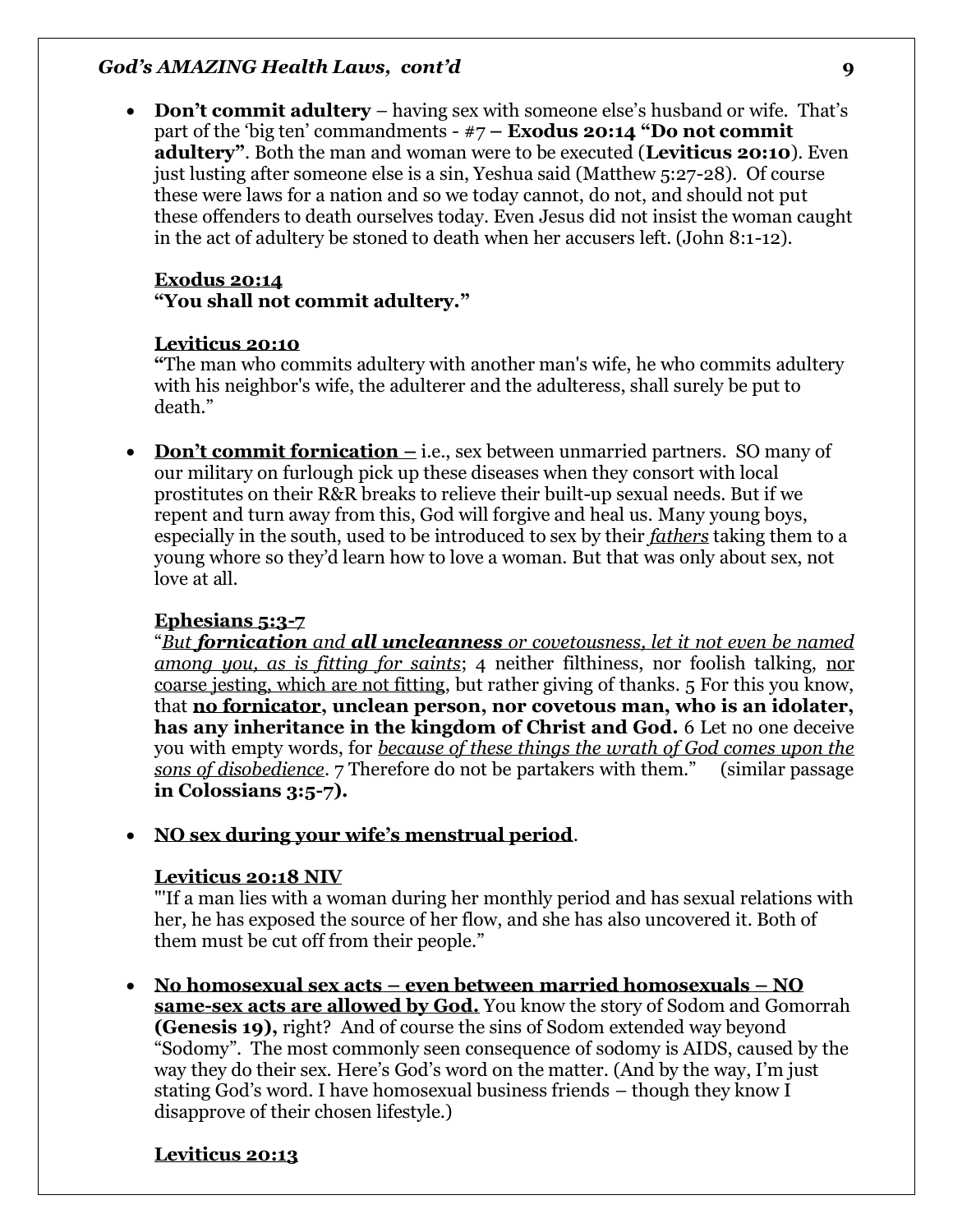"**If a man lies with a male** as he lies with a woman, both of them have **committed an abomination**. They shall surely be put to death. Their blood shall be upon them."

### **Romans 1:27**

"Likewise also the men, leaving the natural use of the woman, burned in their lust for one another, men with men committing what is **shameful,** and receiving in themselves the penalty of their error which was due."

• **Children are not to see their parents' nudity**. There's the example of what Canaan did to his grandfather Noah in Genesis 9:20-27. **Read Leviticus 18:6-18,** for a very clear series of laws sexual relations with any relatives.

One sex law from God is: no more marriages or sex between close relatives. Many in royal European circles have broken this rule and they bear the consequences in insanity and other problems.

*Generally God is clear that he wants us to not be displaying our private parts to any others except our spouse*. But nowadays, "**sexting**" is quite common, even among teens – displaying their naked body parts for all to see online. God says "stop". **Leviticus 20 also** states plainly a LOT of God's sex laws.

• **No sex with animals** ("bestiality"). Uggh! When was the last time you read these scriptures? It's a terrible sin and perversion.

### **Leviticus 20:15-16**

"If a man mates with an animal, he shall surely be put to death, and you shall kill the animal. 16 If a woman approaches any animal and mates with it, you shall kill the woman and the animal. They shall surely be put to death. Their blood is upon them."

So all the above certainly prohibit any sexual orgies, public nudity or toplessness, going to nude bars, watching porn or nudity in movies.

### **Galatians 5:19-21**

"Now the works of the flesh are evident, which are: **adultery, fornication, uncleanness, lewdness**, 20 idolatry, sorcery, hatred, contentions, jealousies, outbursts of wrath, selfish ambitions, dissensions, heresies, 21 envy, murders, **drunkenness, revelries, and the like;** of which I tell you beforehand, just as I also told you in time past**, that those who practice such things will not inherit the kingdom of God**."

If the sex laws of God were followed, we would not have AIDS and other STD's – sexually transmitted diseases. So many of our young people have heard of STD's but don't seem to care. STD's are spread primarily from genital, vaginal, anal and oral sex – especially outside of marriage -- and can lead to very serious, very painful and deadly diseases. Having sex with a "sexually active" person means, in effect*, you're having sex with all her/his previous partners and the ones those partners had sex with –* because he/she has been exposed to all his/her sexual partners' diseases. And now you have partaken of that petri dish of sex when you go have sex outside of the holy marriage bed.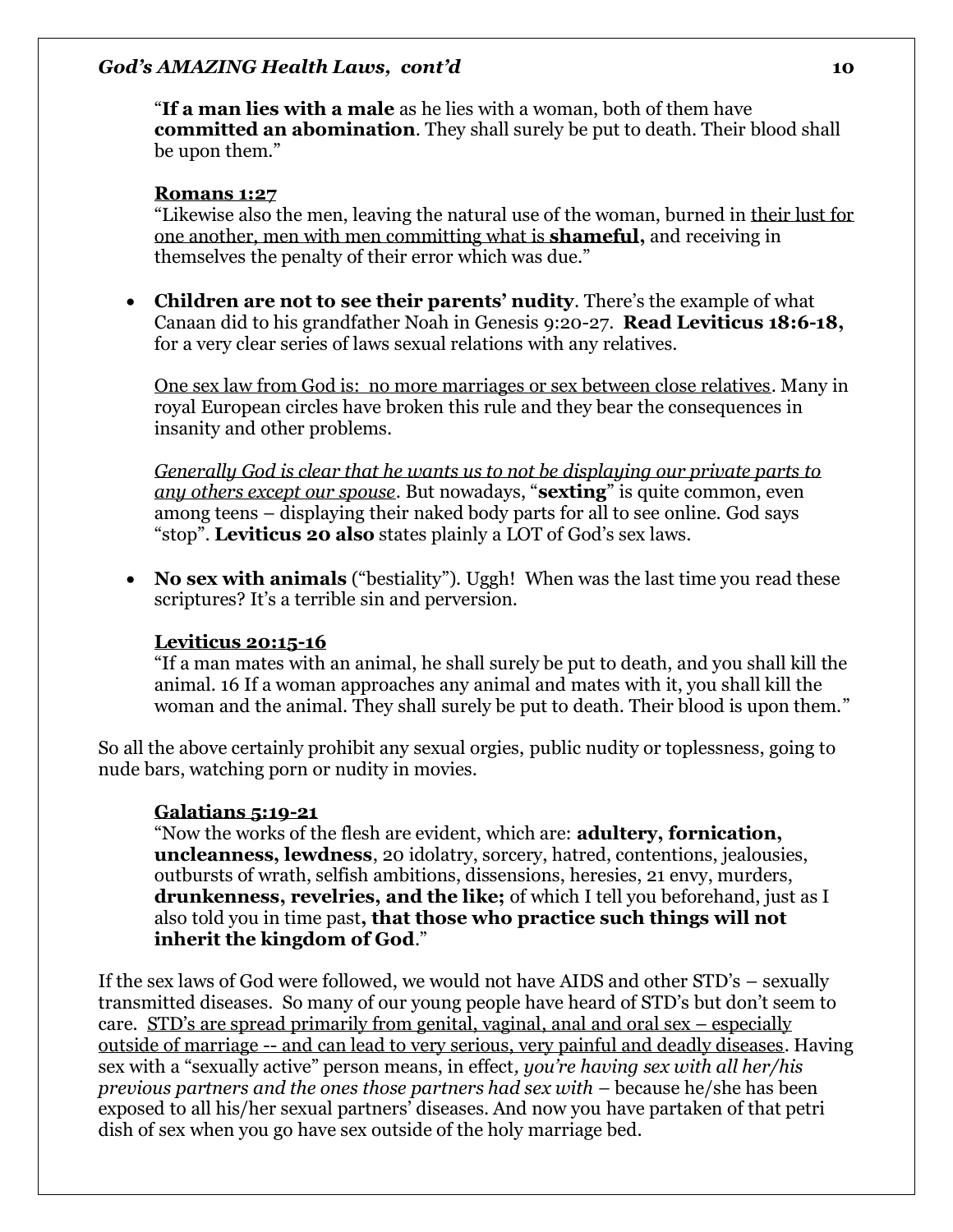# **Here's a short list of some possible STD's and I'm told that about 380 MILLION people worldwide have STD's:**

- **Gonorrhea** (bacterial infection) called "the clap" or the "Drip". This can be treated with anti-biotics.
- **HEPATITIS B** a serious infection, very contagious through sex, and it can cause liver disease and death. It's spread through sex with infected partners. *There's no cure*. But you can avoid it by obeying God's laws – just don't have pre-marital sex or adultery or by sharing toothbrushes, razors or needles.

# • **HIV/AIDS.** An estimated 35 million have already died from AIDS worldwide. **HIV is the** *virus* **that causes AIDS, the disease for which there is NO CURE**.

HIV is a virus that breaks down your immune system – your body's defenses against disease. Most of our orphans we care for in Kenya are there because both parents died from AIDS, usually brought home by their unfaithful dad, who had sex outside of marriage, then came home and had sex with his wife after he was infected by his infidelity, and then she gave birth to the baby who would then be born with it. Or… if the child was already born before the mother's infection, that child would lose both of their parents and become orphans.

o And that's where we've stepped in with our **"Cup of Water House for Children"**, in western Kenya. Here they are fed in their brand new home, have a fresh water well, sanitary toilets, have clothing, beds, mattresses, medication – and now schooling, uniforms, boots and jackets, chicken coop, land for vegetables, Bibles in their language, and much more. *If you ever wish to help support our efforts there, we most heartily welcome you.*

**In America, 1.1 million**- that we're aware of – are living with HIV. *There's no cure for HIV virus*, though medicine is helping people live longer with it. It does seem to be most prevalent among homosexual partners.

*How do you get the HIV virus? By vaginal or anal sex, shared needles. HIV virus CAN be spread to babies during pregnancy, at birth, or even breastfeeding*. It's NOT usually spread by kissing, hugging, touching or holding hands or even coughing and sneezing and not from toilet seats.

• **SIPHYLLIS, genital warts, Hepatitis C and Genital Herpes**. You can Google these conditions to learn more.

There are so many other health laws in the Bible, which discusses other health issues like **mental and EMOTIONAL health laws** and their effects on our bodies. God speaks of depression, anxiety, fear and worry, lack of faith – and how these will lead to mental illnesses and disease. God speaks of hate and bitterness and its effects –vs the effects of love and forgiveness, but I don't have time to go into all these, but perhaps we will in future.

**So YES, God speaks on health laws** like washing up, covering up our feces, quarantining people with communicable diseases, not weakening your system by eating